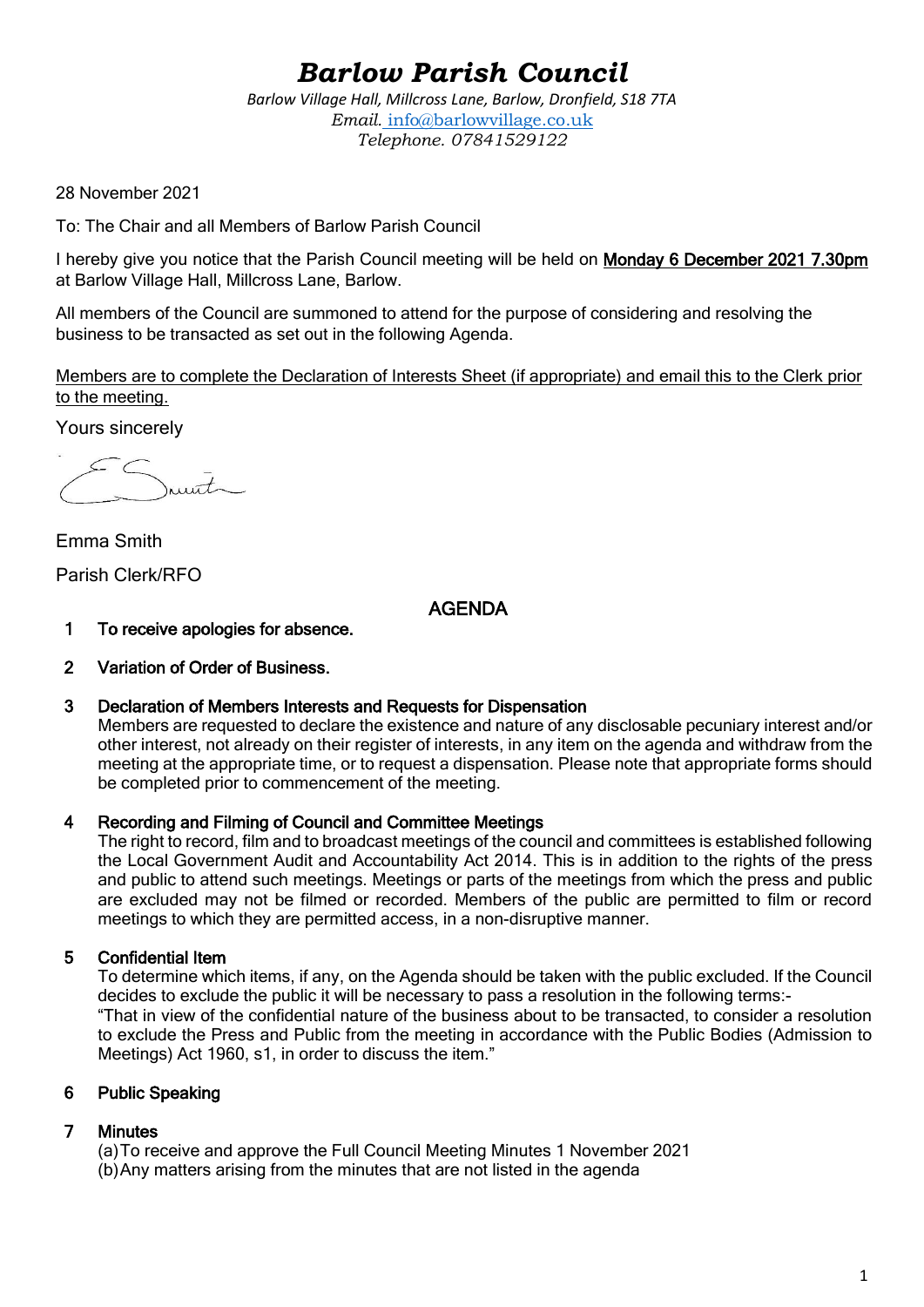# 8 Planning Matters

- (a) To consider applications/appeals received from the Planning Authority and to submit comments. Please view online before the meeting at [https://planapps-online.ne-derbyshire.gov.uk/online](https://planapps-online.ne-derbyshire.gov.uk/online-applications/)[applications/](https://planapps-online.ne-derbyshire.gov.uk/online-applications/)
	- NED 21/01284/FLH Proposed porch and detached outbuilding at Willow Cottage, Mill Lane, Barlow
	- NED 21/01313/AGD Proposed agricultural storage building at Rumbling Farm, Far Lane, Barlow
	- NED 21/01101/FL Construction of covered oak pergola to front of public houose and awning to the brewery (revised scheme of 19/01007/FL Conservation Area/ Affecting setting of a listed building) (Amdended Plans) at The Peacock At Barlow, Hackney Lane, Barlow
- (b) To note Planning Decisions
	- NED 21/01043/DISCON Application to discharge condition 5 (contaminated land) pursuant of planning permission 18/00756/FL at Sycamore Farm, Far Lane, Barlow - *Conditions* Discharged – 12 November 2021
	- NED 21/01059/FLH Application for balcony, driveway to south and removal of rear window to the west (revised scheme of 21/00309/FLH) at 47 Valley Road, Barlow - *Conditionally* Approved – 25 October 2021
	- NED 21/01165/FLHPD Notification under the Householder Larger Extension Scheme for a single-storey orangery extension at Oxton Rakes Hall Farm, Grange Lane, Barlow - *Permitted* Development – 27 October 2021
- (c) To discuss any other planning matters, appeals, etc
	- Nothing to report

#### 9 District Councillor Report – Cllr Bentley Strafford-Stephenson

#### 10 County Councillor Report – Cllr Angelique Foster

11 Police Liaison Officer/Crime Report – October 2021

#### 12 To note the Parish Clerks Report and correspondence received

- (a) To note road closure B6050 Cutthorpe Road 6 10 December 2021 To facilitate road marking/studding/kerbing works
- (b) DALC December 2021 Newsletter
- (c) DALC Civility and Respect Project Newsletter November 2021
- (d) NEDDC Jubilee Fund
- (e) NEDDC Leaders Briefing November 2021
- (f) Parish Councillor Vacancy no applications received

# 13 Finance Report

- (a) To approve the Bank Reconciliation for November 2021
- (b) To approve the BACS/ Cheque payments for December 2021 meeting (Appendix 1)
- (c) To discuss carboot pitch fees for 2022

#### 14 Village Hall/ Recreational Ground Issues and actions required:

- (a) To note Village Hall Monthly Inspection Report carried out November 2021
- (c) To confirm Councillors inspecting the Village Hall in December 2021
- (d) To confirm Councillors weekly inspection of the play area
- (e) To approve purchase of rubber matting for grip on entrance to the field
- (f) To discuss quotes for hedge cutting work
- (g) To discuss stone wall repairs around play area
- (h) To discuss quote for clearing top side of Recreational Ground
- (i) To discuss Independent Playground Inspection Report
- (j) To discuss the outside lights at the Village Hall

# 15 To discuss defibrillator correspondence

# 16 To discuss Tickled Trout correspondence